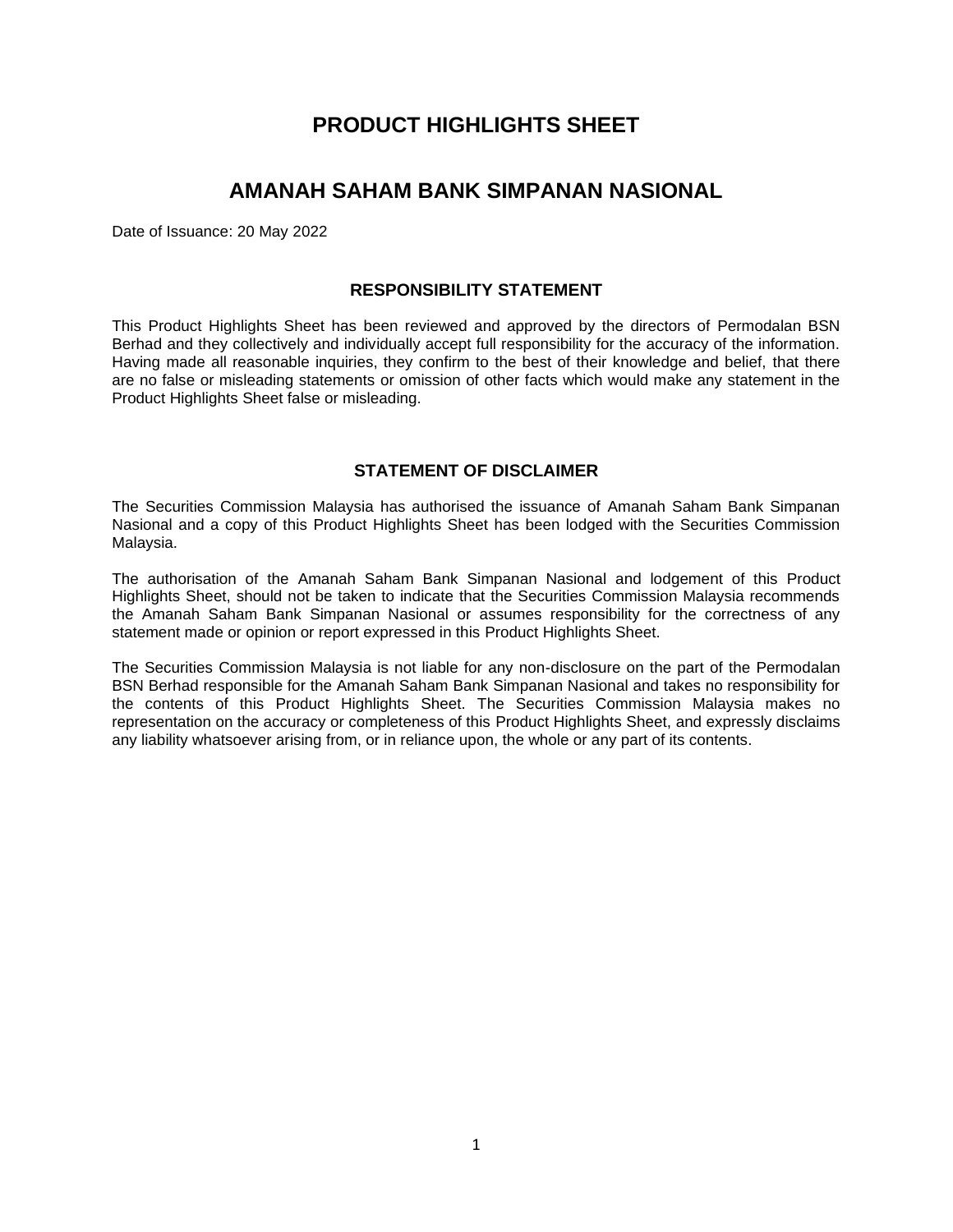**This Product Highlights Sheet only highlights the key features and risks of this unlisted capital market product. Investors are advised to request, read and understand the Master Prospectus and its supplementary (if any) (hereinafter collectively referred to as "Master Prospectus") of the Fund before deciding to invest. If doubt, please consult a professional adviser.**

# **PRODUCT HIGHLIGHTS SHEET**

# **AMANAH SAHAM BANK SIMPANAN NASIONAL**

**BRIEF INFROMATION ON THE AMANAH SAHAM BANK SIMPANAN NASIONAL**

| <b>FUND INFORMATION</b>   |                                                      |
|---------------------------|------------------------------------------------------|
| Name of Fund              | Amanah Saham Bank Simpanan Nasional (the "Fund")     |
| <b>Fund Category</b>      | Equity Fund                                          |
| <b>Management Company</b> | Permodalan BSN Berhad (the "Manager")                |
| The Trustee               | AmanahRaya Trustees Berhad (200701008892) (766894-T) |
| <b>Base Currency</b>      | Ringgit Malaysia ("RM")                              |
| <b>Financial Year End</b> | 31 December                                          |

### **PRODUCT SUITABILITY**

| <b>PRODUCT SUITABILITY</b>  |                                                                                                                                                                                                                                                   |  |  |  |  |  |
|-----------------------------|---------------------------------------------------------------------------------------------------------------------------------------------------------------------------------------------------------------------------------------------------|--|--|--|--|--|
| <b>Investment Objective</b> | The investment objective of the Fund are:                                                                                                                                                                                                         |  |  |  |  |  |
|                             | to seek medium to long term capital appreciation of the Units<br>(a)<br>through investment in the equity markets; and<br>to seek income opportunities by investing in high income<br>(b)<br>yielding securities and interest bearing instruments. |  |  |  |  |  |
|                             | Note: Any material changes to the investment objective of the Fund<br>would require the unit holder's approval.                                                                                                                                   |  |  |  |  |  |
| <b>Investor Profile</b>     | The Fund appropriately suits investors seeking distribution (if any) and<br>capital gains in the medium to long-term period.                                                                                                                      |  |  |  |  |  |

# **KEY PRODUCT FEATURES**

| <b>KEY PRODUCT FEATURES</b>    |                                                                                                                                                                                                                                                                                                                                                                                                                                                                                                                                                                |
|--------------------------------|----------------------------------------------------------------------------------------------------------------------------------------------------------------------------------------------------------------------------------------------------------------------------------------------------------------------------------------------------------------------------------------------------------------------------------------------------------------------------------------------------------------------------------------------------------------|
| Performance Benchmark          | The performance benchmark used by the Manager is the performance<br>of FTSE Bursa Malaysia KLCI ("FBM KLCI").                                                                                                                                                                                                                                                                                                                                                                                                                                                  |
| Investment Policy and Strategy | The Fund invests primarily in securities listed on the Bursa Malaysia<br>and money market instruments.                                                                                                                                                                                                                                                                                                                                                                                                                                                         |
| <b>Asset Allocation</b>        | The asset allocation in the investment portfolio will be made in line with<br>the Investment Manager's view of the prevailing market conditions. It<br>will be done in such a way that during expected bullish market, there<br>will be higher exposure in equity investments i.e. up to 90% of the<br>Fund's Net Asset Value ("NAV"). While during expected bearish market<br>the Fund may increase its allocation to money market instruments,<br>however a major portion of the fund will still remain invested in equities<br>i.e. 60% of NAV at all time. |
| <b>Distribution Policy</b>     | Subject to the Manager's discretion, distributions of income (if any) to<br>Unit Holders shall be paid out from the Fund's realized income. The<br>distribution (if any) shall be made at least once in a financial year.                                                                                                                                                                                                                                                                                                                                      |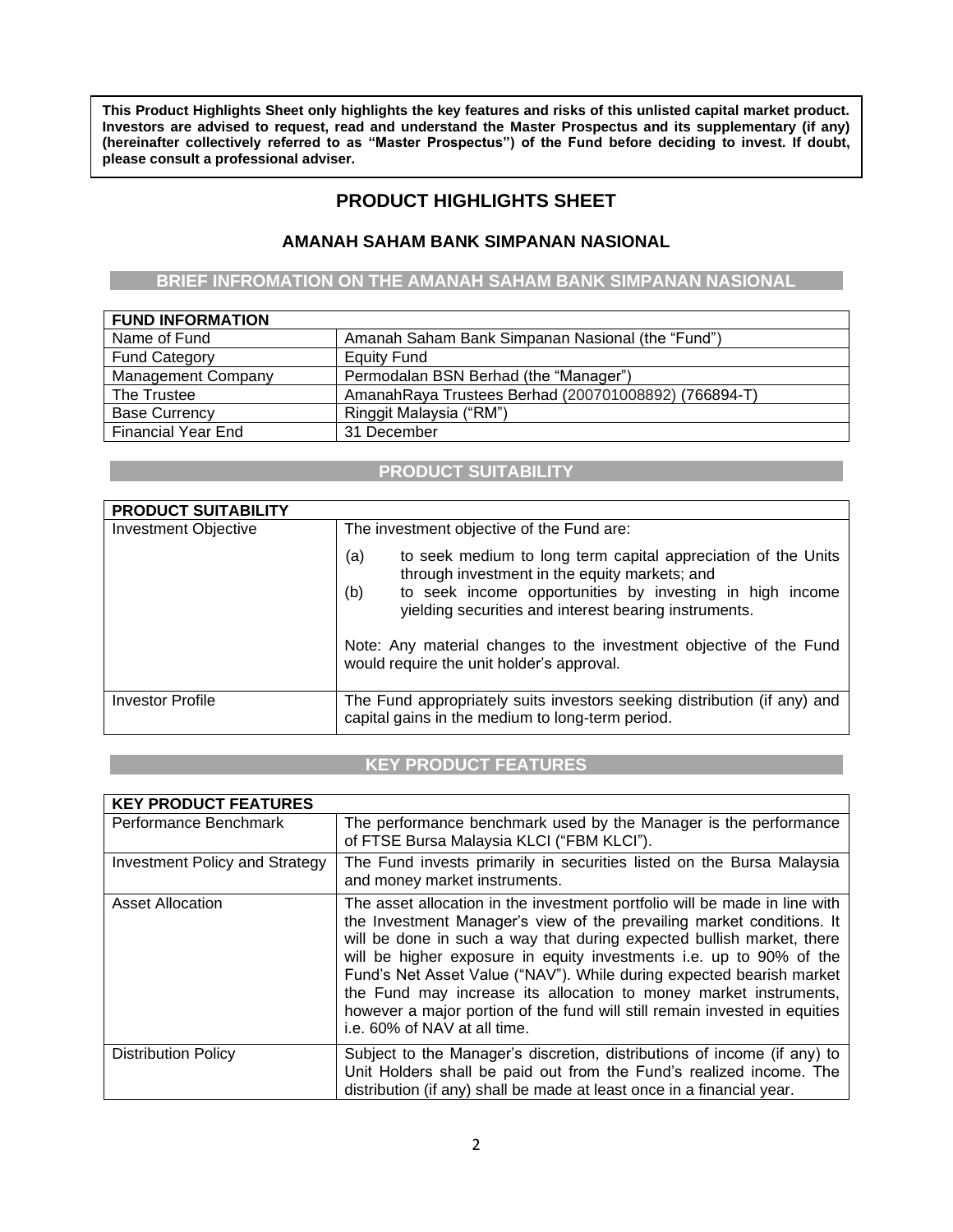| Minimum Initial Investment       | 100 units.                                                                                                                                                                                                                                                              |
|----------------------------------|-------------------------------------------------------------------------------------------------------------------------------------------------------------------------------------------------------------------------------------------------------------------------|
| Minimum Additional<br>Investment | 50 units.                                                                                                                                                                                                                                                               |
| Minimum Holdings                 | The Manager does not impose a minimum holdings requirement.                                                                                                                                                                                                             |
| Possible outcomes                | Possible outcomes of investing in the Fund are:<br>Fluctuation on investment value (this is NAV pricing);<br>$\bullet$<br>Possibility to have capital appreciation or capital depreciation;<br>$\bullet$<br>and<br>Income distribution (dividend); if any.<br>$\bullet$ |

*Note:*

Please refer to Chapters 1 and 3 of the Master Prospectus for further details.

### **KEY RISKS**

| <b>KEY RISKS</b>      |                                                                                                                                                                                                                                            |
|-----------------------|--------------------------------------------------------------------------------------------------------------------------------------------------------------------------------------------------------------------------------------------|
| <b>Specific Risks</b> | • Particular Stock/Securities Risk<br>• Credit and Default Risk<br>• Interest Rate Risk<br>Please refer to Master Prospectus under the heading "Specific Risks of<br>Investing in the Funds" for full details of the abovementioned risks. |
|                       |                                                                                                                                                                                                                                            |

*Note:*

*Please be advised that if a unit holder invests in units through an Institutional Unit Trust Advisers ("IUTA") which adopt nominee system of ownership, the unit holder would not be considered to be a unit holder under the deed and the unit holder may consequently not have all the rights ordinarily exercisable by a unit holder (for example, the right to call for a unit holders' meeting and to vote thereat and the right to have the unit holder's particulars appearing in the register of unit holders of the Fund)*

### **FEES, CHARGES AND EXPENSES**

| <b>FEES, CHARGES AND EXPENSES</b> |                                                                                                                                                                                                                                                                                                      |
|-----------------------------------|------------------------------------------------------------------------------------------------------------------------------------------------------------------------------------------------------------------------------------------------------------------------------------------------------|
| Sales Charge                      | Manager: up to 3.00% of the NAV per unit<br>$\bullet$<br>BSN branches: up to 3.00% of the NAV per unit<br>$\bullet$<br>Unit trust consultants/agents: up to 3.00% of the NAV per unit<br>$\bullet$<br>The above sales charge is negotiable.                                                          |
| <b>Redemption Charge</b>          | Manager: up to 3.00% of the NAV per unit<br>$\bullet$<br>BSN branches: up to 3.00% of the NAV per unit<br>$\bullet$<br>Unit trust consultants/agents: up to 3.00% of the NAV per unit<br>$\bullet$<br>Note: Investors may negotiate for a lower charge, subject to the<br>discretion of the Manager. |
| Switching Fee                     | The Manager does not intend to impose any switching fee. However,<br>unit holders are subject to the conditions on switching as set out in<br>Master Prospectus under the heading "Switching" in Chapter 3<br>Transaction Information.                                                               |
| <b>Transfer Fee</b>               | RM10.00 per transfer                                                                                                                                                                                                                                                                                 |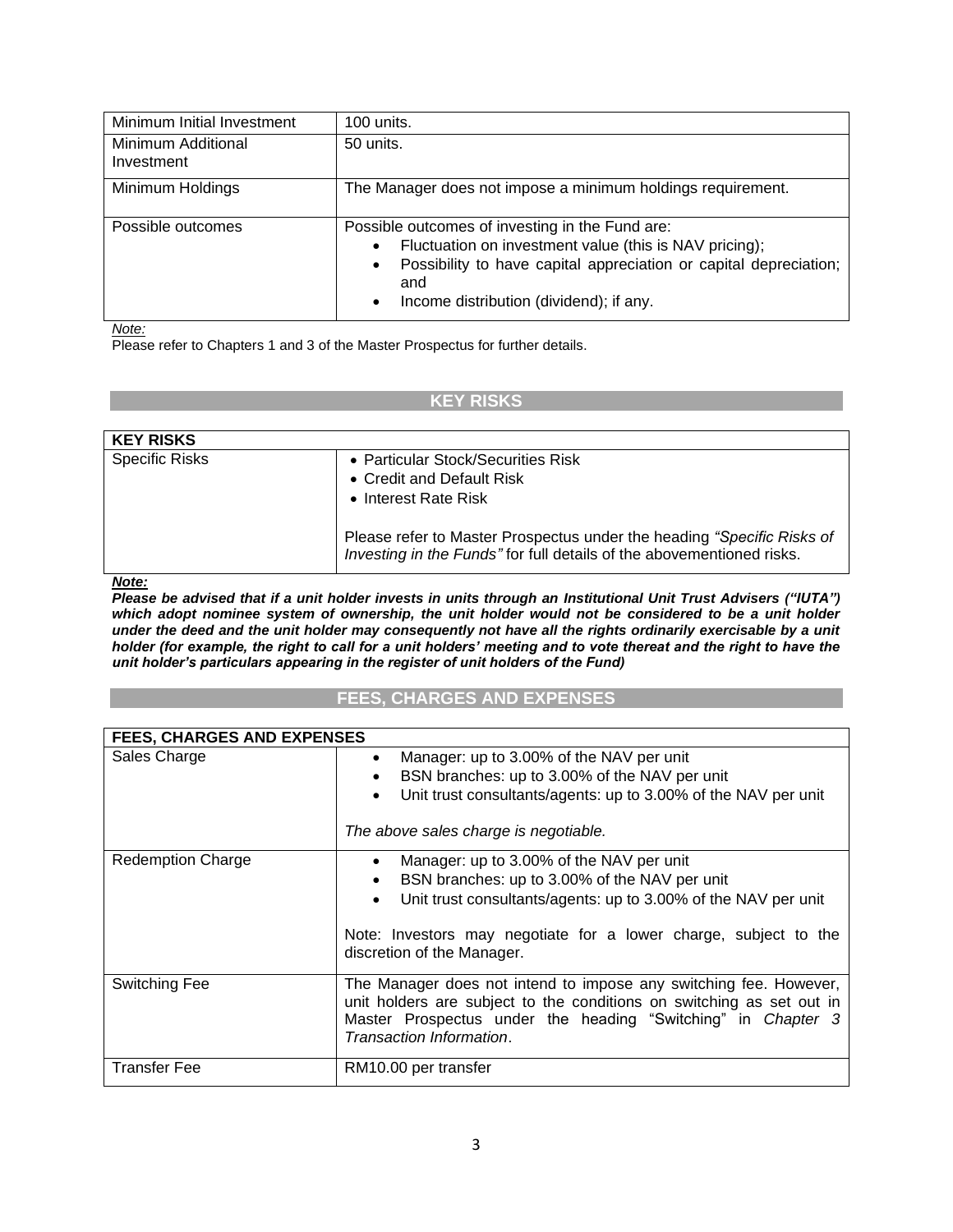| <b>Other Charges</b>         | Charges, for instance bank charges, telegraphic charges and courier<br>charges, shall be borne by the unit holder in order to execute<br>transactions on behalf of the unit holder.                                                                                                                                                                                                                                                                                                                                                                                                                                                                                                      |  |  |  |  |  |  |  |  |  |  |
|------------------------------|------------------------------------------------------------------------------------------------------------------------------------------------------------------------------------------------------------------------------------------------------------------------------------------------------------------------------------------------------------------------------------------------------------------------------------------------------------------------------------------------------------------------------------------------------------------------------------------------------------------------------------------------------------------------------------------|--|--|--|--|--|--|--|--|--|--|
| <b>Annual Management Fee</b> | One point five zero per centum (1.50%) per annum of the NAV of the<br>Fund, calculated and accrued on a daily basis.                                                                                                                                                                                                                                                                                                                                                                                                                                                                                                                                                                     |  |  |  |  |  |  |  |  |  |  |
| <b>Annual Trustee Fee</b>    | Zero point zero six per centum (0.06%) per annum of the NAV of the<br>Fund, calculated and accrued on a daily basis.                                                                                                                                                                                                                                                                                                                                                                                                                                                                                                                                                                     |  |  |  |  |  |  |  |  |  |  |
| <b>Other Expenses</b>        | Commissions/fees paid to brokers;<br>Auditors' fee;<br>Tax adviser's fee;<br>Valuation fees incurred for valuation of any investment of the Fund<br>by independent valuers for the benefit of the Fund;<br>Taxes and other duties imposed by the government and/or other<br>authorities:<br>Cost for modification of the deed save where such modification is<br>for the benefit of the Manager and/or trustee;<br>Costs, fees and expenses incurred for any meeting of the unit<br>holders save where such meeting is convened for the benefit of the<br>Manager and/or the trustee;<br>Independent investment committee members fee; and<br>Any other expenses allowed under the deed. |  |  |  |  |  |  |  |  |  |  |

# **YOU SHOULD NOT MAKE ANY PAYMENT IN CASH TO A UNIT TRUST CONSULTANT OR ISSUE A CHEQUE IN THE NAME OF A UNIT TRUST CONSULTANT.**

# **VALUATION AND EXITING FROM INVESTMENT**

| <b>VALUATION AND EXITING FROM INVESTMENT</b> |                                                                                                                                                                                                                                                                                                                                                                                  |
|----------------------------------------------|----------------------------------------------------------------------------------------------------------------------------------------------------------------------------------------------------------------------------------------------------------------------------------------------------------------------------------------------------------------------------------|
| Valuation                                    | The Manager will ensure that all assets of the Fund will be valued at fair<br>value at the close of each Business Day and at all times be in<br>compliance with the Guidelines and all relevant laws.<br>The valuation point of the Fund is at 5 p.m. on every Business Day.<br>The valuations are publishing in the Manager's web address at<br>www.pbsn.com.my on daily basis. |
| Cooling-off Policy                           | Investors who are qualified for the cooling-off right may obtain a refund<br>on their investment in the Fund if they so requests within the cooling-off<br>period, i.e., the period of six (6) Business Days commencing from the<br>date of receipt of the application for units by the Manager.                                                                                 |
|                                              | The cooling-off right is only given to an investor who is investing for the<br>first time in any of the unit trust funds managed by the Manager.<br>Corporations/institutions, staff of the Manager and persons registered to                                                                                                                                                    |
|                                              | deal in unit trust funds of the Manager are not entitled to a cooling-off<br>right.                                                                                                                                                                                                                                                                                              |
| Redeeming an Investment                      | Unit holders may redeem their investments in the Fund at any point in<br>time by completing the prescribed redemption request form and<br>returning it to the Manager on any business day; this form is available at                                                                                                                                                             |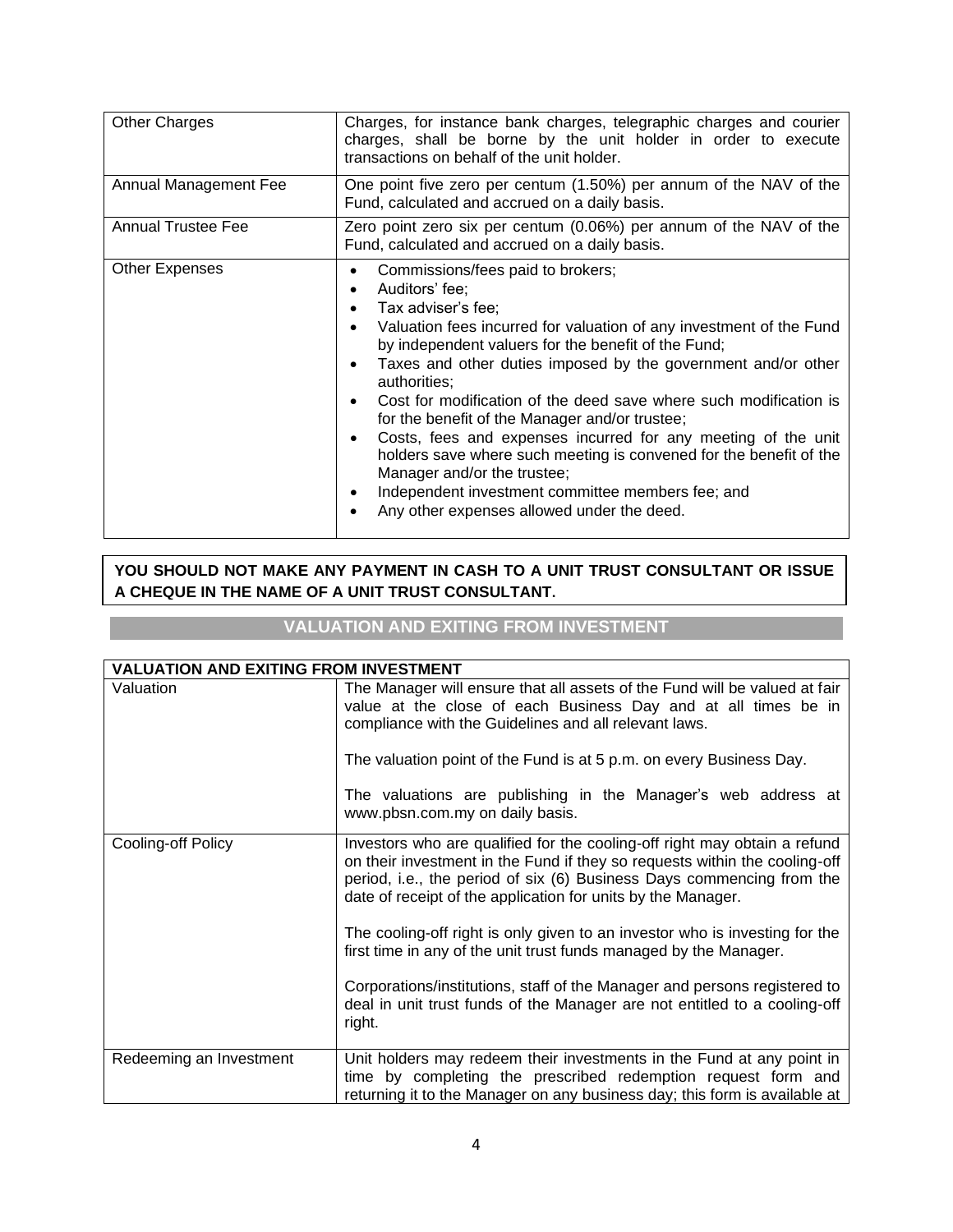

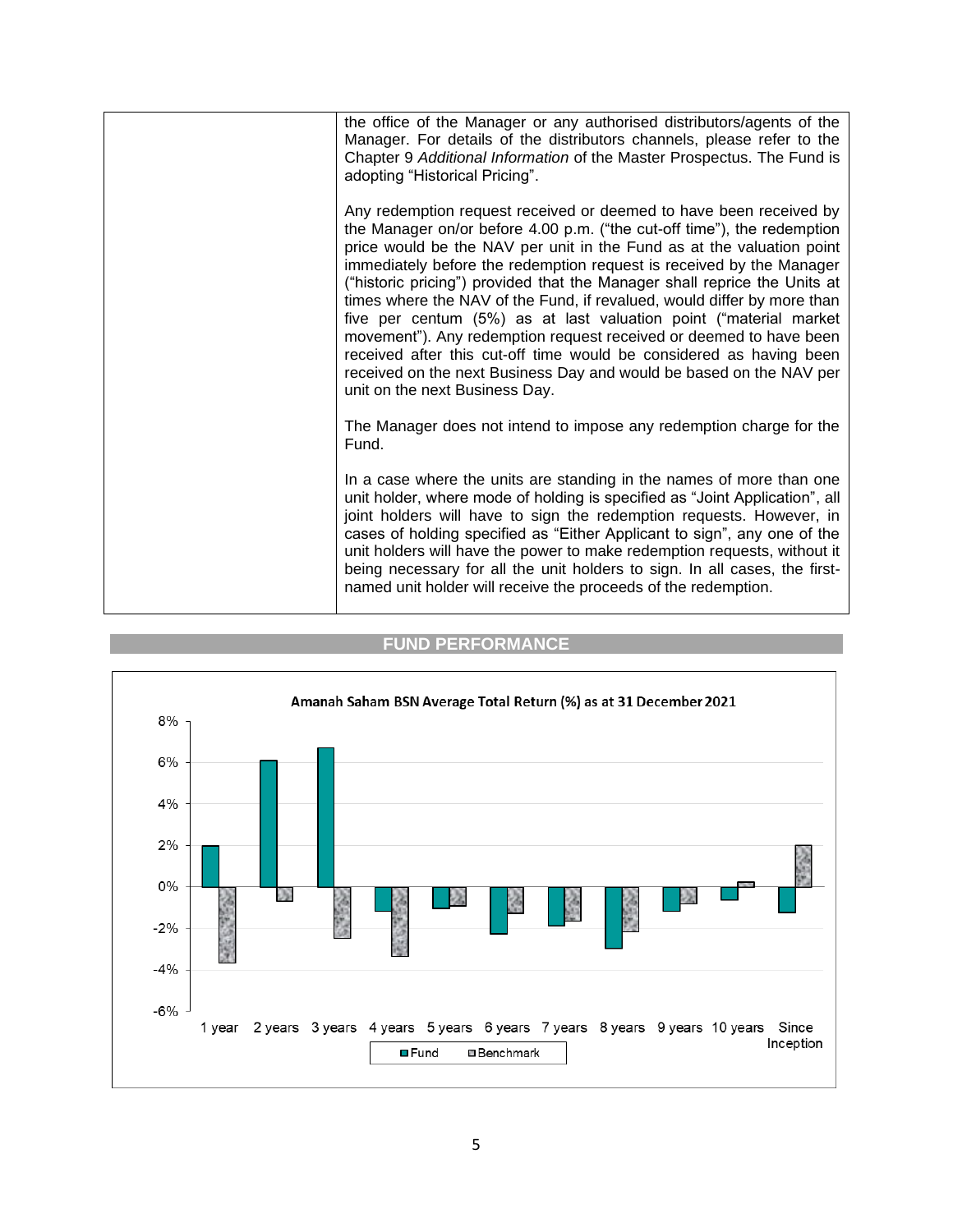| Average Total Return |         |         |         |         |         |         |         |         |         |          |                        |
|----------------------|---------|---------|---------|---------|---------|---------|---------|---------|---------|----------|------------------------|
|                      | 1 vear  | 2 vears | 3 years | 4 years | 5 years | 6 years | 7 years | 8 years | 9 years | 10 years | <b>Since Inception</b> |
| Fund                 | 2.82l   | 6.12    | 6.73    | $-1.18$ | $-1.05$ | $-2.25$ | $-1.86$ | $-2.98$ | $-1.17$ | $-0.62$  | $-1.23$                |
| <b>Benchmark</b>     | $-3.67$ | $-0.67$ | $-2.49$ | $-3.36$ | $-0.92$ | $-1.27$ | $-1.65$ | $-2.16$ | $-0.83$ | 0.24     | 2.01                   |



| <b>Annual Total Return</b> |                                                                                                                              |         |       |          |         |          |          |          |         |         |          |
|----------------------------|------------------------------------------------------------------------------------------------------------------------------|---------|-------|----------|---------|----------|----------|----------|---------|---------|----------|
|                            | 9 vears<br>10 years   Since Inception<br>7 years<br>8 vears<br>6 years<br>5 years<br>3 years<br>4 vears<br>1 vear<br>2 vears |         |       |          |         |          |          |          |         |         |          |
| <b>lFund</b>               | 2.82l                                                                                                                        | 12.62   | 21.59 | $-4.65$  | $-5.13$ | $-12.77$ | $-12.31$ | $-21.48$ | -10.04  | $-6.08$ | $-28.44$ |
| <b>Benchmark</b>           | $-3.67$                                                                                                                      | $-1.34$ | 7.28  | $-12.76$ | $-4.52$ | $-7.38$  | $-11.00$ | $-16.04$ | $-7.19$ | 2.40    | 71.27    |

*Source: All performance figures have been verified by Novagni Analytics and Advisory Sdn Bhd*

### **Asset Allocation As At:**

|                                                                                               | 31/12/2021 | 31/12/2020 | 31/12/2019 |
|-----------------------------------------------------------------------------------------------|------------|------------|------------|
| <u>l Quoted Equity Investments </u>                                                           | 64.83%     | 83.25%     | 71.65%     |
| <b>Quoted Collective Investment Schemes:</b><br><b>Real Estate Investment Trust ("REITs")</b> | 7.35%      | 5.33%      | 4.08%      |
| <b>Cash and Other Net Assets</b>                                                              | 27.82%     | 11.42%     | 24.27%     |

### **Basis of Calculation and Assumptions Made in Calculating Returns**

Total Return,  $R = (1 + \text{Price Return}) * (1 + \text{ Income Return}) - 1$ 

Annualised Total Return =  $(1 + R)^{1/x} - 1$ 

Average Return = Number of Returns / Sum of Returns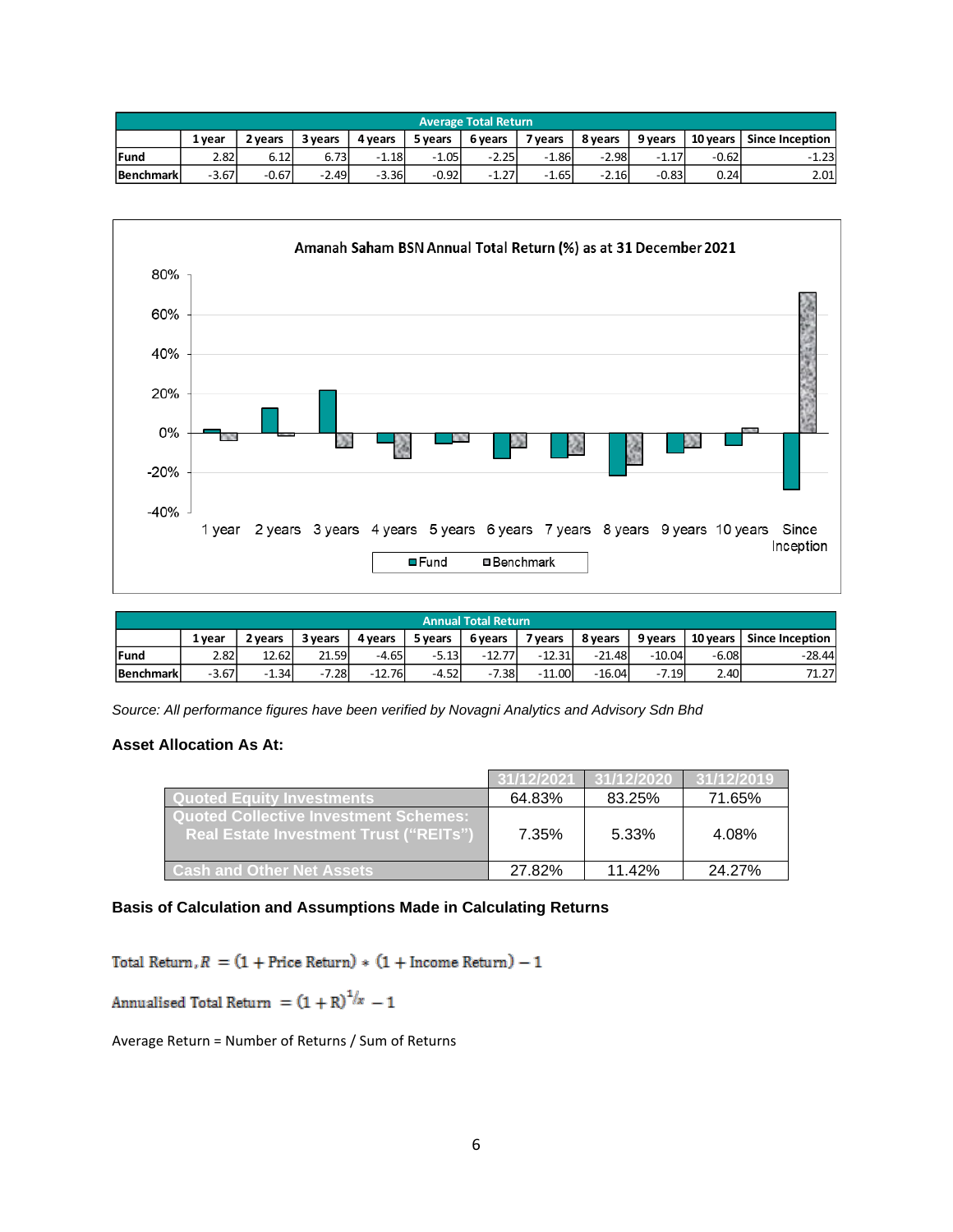Where,

 $NAV_t$  = NAV after income distributions and /or unit splits at the end of the period

 $NAV_{t-1}$  = NAV after income distributions and/or unit splits at the beginning of the period

 $x =$  number of years of the period

### **Portfolio Turnover Ratio for the Financial Year Ended 31 December:**

|                            | 2021                         | 2020 | 2019                              |
|----------------------------|------------------------------|------|-----------------------------------|
| Portfolio Turnover (times) | $\sim$ $\sim$ $\sim$<br>U.O7 | 0.83 | $\overline{\phantom{a}}$<br>∪.≀ ∪ |

The decrease in PTR in year 2021 was mainly due to decrease in average trading activities as compared in year 2020.

#### **Distribution of Income for the Financial Year Ended 31 December:**

|                                          | 2021                     | ດ2              | 2019 |
|------------------------------------------|--------------------------|-----------------|------|
| <b>Gross distribution per unit (sen)</b> | $\overline{\phantom{a}}$ | .20             | l.10 |
| Net distribution per unit (sen)          |                          | .2 <sub>C</sub> | ⊢.10 |

(Distribution of income was made in the form of cash and reinvestment of units)

# **PAST PERFORMANCE OF THE FUND IS NOT AN INDICATION OF ITS FUTURE PERFORMANCE.**

### **CONTACT INFORMATION**

#### **Investors may contact us if they have enquiries:**

| <b>THE MANAGER</b>                          |                                                                                         |
|---------------------------------------------|-----------------------------------------------------------------------------------------|
| Name<br>Company No.                         | PERMODALAN BSN BERHAD<br>(199401034061) (319744-W)                                      |
| <b>Registered &amp; Business</b><br>Address | Level 19, Lot 1,<br>Bangunan TH Selborn,<br>153, Jalan Tun Razak,<br>50400 Kuala Lumpur |
| Telephone No.<br>Fax No.<br>Website         | $03 - 21809000$<br>03-2681 0051<br>www.pbsn.com.my                                      |

### **Contact details for further information or to lodge a complaint:**

1. For internal dispute resolution, you may contact:

Customer Service Permodalan BSN Berhad Level 19, Lot 1, Bangunan TH Selborn, 153, Jalan Tun Razak, 50400 Kuala Lumpur. Tel No: 03- 2180 9000 / 9002